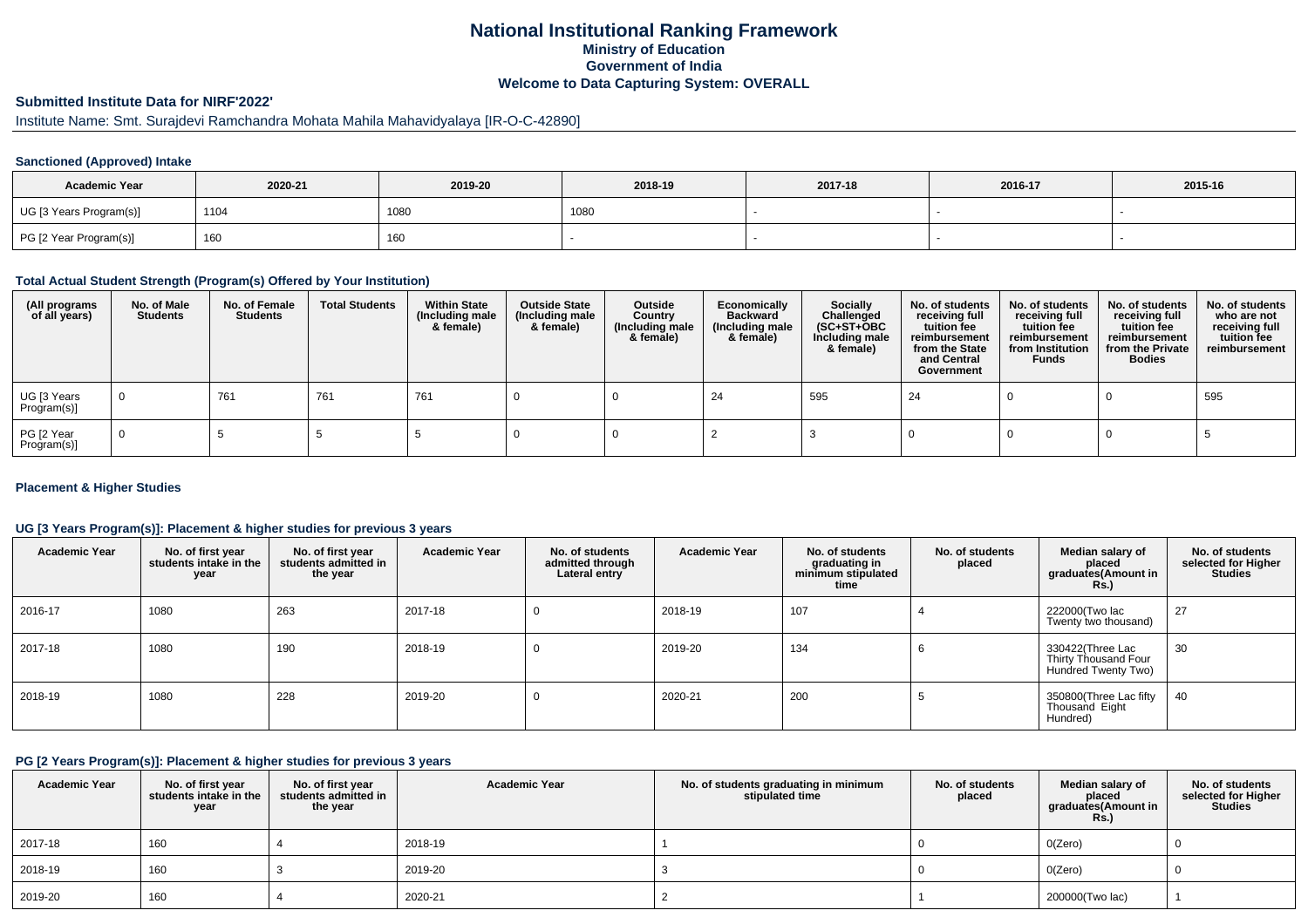#### **Ph.D Student Details**

| Ph.D (Student pursuing doctoral program till 2020-21 Students admitted in the academic year 2020-21 should not be entered here.) |                                                                                                                                  |         |                       |  |  |
|----------------------------------------------------------------------------------------------------------------------------------|----------------------------------------------------------------------------------------------------------------------------------|---------|-----------------------|--|--|
|                                                                                                                                  |                                                                                                                                  |         | <b>Total Students</b> |  |  |
| Full Time                                                                                                                        |                                                                                                                                  |         |                       |  |  |
| Part Time                                                                                                                        |                                                                                                                                  |         |                       |  |  |
| No. of Ph.D students graduated (including Integrated Ph.D)                                                                       |                                                                                                                                  |         |                       |  |  |
|                                                                                                                                  | 2020-21                                                                                                                          | 2019-20 | 2018-19               |  |  |
| Full Time                                                                                                                        | 0                                                                                                                                |         |                       |  |  |
| Part Time                                                                                                                        | 0                                                                                                                                |         |                       |  |  |
|                                                                                                                                  | PG (Student pursuing MD/MS/DNB program till 2020-21 Students admitted in the academic year 2021 - 22 should not be entered here) |         |                       |  |  |
|                                                                                                                                  | Number of students pursuing PG (MD/MS/DNB) program                                                                               |         | 0                     |  |  |
| No. of students Graduating in PG (MD/MS/DNB) program                                                                             |                                                                                                                                  |         |                       |  |  |
| 2020-21<br>2019-20<br>2018-19                                                                                                    |                                                                                                                                  |         |                       |  |  |
| 0                                                                                                                                |                                                                                                                                  |         |                       |  |  |

## **Online Education**

| . Does all programs/courses were completed on time.                                             | Yes                                                                                                                                                                                                                                                                                                                                                                                                                                                                                                                                                                                         |                                                                                |                                                |  |
|-------------------------------------------------------------------------------------------------|---------------------------------------------------------------------------------------------------------------------------------------------------------------------------------------------------------------------------------------------------------------------------------------------------------------------------------------------------------------------------------------------------------------------------------------------------------------------------------------------------------------------------------------------------------------------------------------------|--------------------------------------------------------------------------------|------------------------------------------------|--|
| 2. Measures taken to complete the syllabus of courses and programs.                             | Due to the Covid19 Pandemic the actual teaching learning could not take place, however, the online mode of teaching learning<br>could bring together the students and the teachers. The teachers of the college delivered effecti<br>subjects in terms of the online channels such as- Google Meet, you tube, Google Classroom, and Zoom App. This type of<br>curriculum delivery helped the students to do their study in and effective and efficient manner. Teaching learning could not<br>hamper due the Covid 19 restrictions. The college took care of the teaching learning process. |                                                                                |                                                |  |
| 3. The period of delay in completion of syllabus (in months).                                   |                                                                                                                                                                                                                                                                                                                                                                                                                                                                                                                                                                                             |                                                                                |                                                |  |
| 4. The period of delay in conducting exams (in months).                                         |                                                                                                                                                                                                                                                                                                                                                                                                                                                                                                                                                                                             |                                                                                |                                                |  |
| <b>Portal Name</b>                                                                              | No, of students offered online courses which have credit<br>transferred to transcript                                                                                                                                                                                                                                                                                                                                                                                                                                                                                                       | Total no, of online courses which have credit transferred<br>to the transcript | Total no. of credits transferred to transcript |  |
| Swayam                                                                                          |                                                                                                                                                                                                                                                                                                                                                                                                                                                                                                                                                                                             |                                                                                |                                                |  |
| 5. No. of courses developed and available online on Swayam platform by your institution faculty |                                                                                                                                                                                                                                                                                                                                                                                                                                                                                                                                                                                             |                                                                                |                                                |  |

## **Financial Resources: Utilised Amount for the Capital expenditure for previous 3 years**

| <b>Academic Year</b>                                                                                 | 2020-21                                         | 2019-20                                                  | 2018-19                                            |  |  |  |  |  |
|------------------------------------------------------------------------------------------------------|-------------------------------------------------|----------------------------------------------------------|----------------------------------------------------|--|--|--|--|--|
|                                                                                                      | <b>Utilised Amount</b>                          | <b>Utilised Amount</b>                                   | <b>Utilised Amount</b>                             |  |  |  |  |  |
| Annual Capital Expenditure on Academic Activities and Resources (excluding expenditure on buildings) |                                                 |                                                          |                                                    |  |  |  |  |  |
| Library                                                                                              | 8523 (Eight Thousand Five Hundred Twenty Three) | 126215 (One Lac Twenty Six Thousand Two Hundred Fifteen) | 37890 (Thirty Seven Thousand Eight Hundred Ninety) |  |  |  |  |  |
| New Equipment for Laboratories                                                                       | $0$ (Zero)                                      | 161000 (One Lac Sixty One Thousand)                      | 148051 (One Lac Forty eight Thousand Fifty One)    |  |  |  |  |  |
| <b>Engineering Workshops</b>                                                                         | 0 (Zero)                                        | 0 (Zero)                                                 | 0 (Zero)                                           |  |  |  |  |  |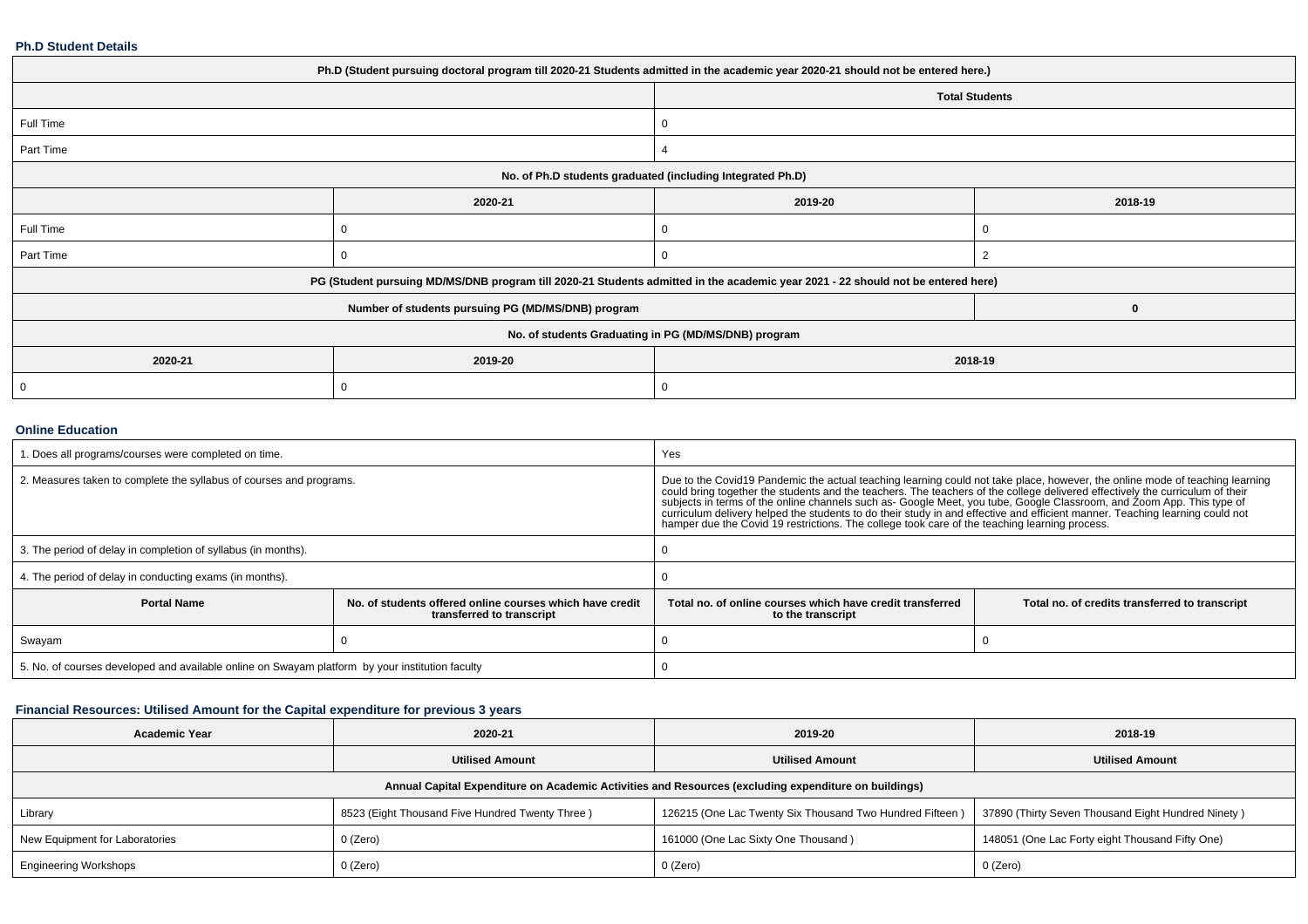| $\cap$ +h<br>∩n ∩t<br>…al Asset∽<br>ner expenditure on.<br>IAYC<br>:геано<br>Land and Building<br>exnendi<br>iiture or | sano | $-0$<br>undred Ninet<br>isand Nini<br>. The<br>$1 - 111$<br><b>NII</b><br>: Nin<br>Nine | 843570<br>Five Hundred<br>Three<br>ae Thor<br><b>Andre</b><br>t I oo I<br>UIW<br>סוווואו עו<br>ᇨᇄ |
|------------------------------------------------------------------------------------------------------------------------|------|-----------------------------------------------------------------------------------------|---------------------------------------------------------------------------------------------------|
|------------------------------------------------------------------------------------------------------------------------|------|-----------------------------------------------------------------------------------------|---------------------------------------------------------------------------------------------------|

## **Financial Resources: Utilised Amount for the Operational expenditure for previous 3 years**

| <b>Academic Year</b>                                                                                                                                                                          | 2020-21                                                                        | 2019-20                                                                   | 2018-19                                                                          |  |  |  |  |
|-----------------------------------------------------------------------------------------------------------------------------------------------------------------------------------------------|--------------------------------------------------------------------------------|---------------------------------------------------------------------------|----------------------------------------------------------------------------------|--|--|--|--|
|                                                                                                                                                                                               | <b>Utilised Amount</b>                                                         | <b>Utilised Amount</b>                                                    | <b>Utilised Amount</b>                                                           |  |  |  |  |
| <b>Annual Operational Expenditure</b>                                                                                                                                                         |                                                                                |                                                                           |                                                                                  |  |  |  |  |
| Salaries (Teaching and Non Teaching staff)                                                                                                                                                    | 33029390 (Three Crore Thirty Lac Twenty Nine Thousand<br>Three Hundred Ninety) | 34836100 (Three Crore Forty Eight Lac Thirty Six Thousand<br>One Hundred) | 27950448 (Two Crore Seventy Nine Lac Fifty Thousand Four<br>Hundred Forty Eight) |  |  |  |  |
| Maintenance of Academic Infrastructure or consumables and<br>other running expenditures(excluding maintenance of hostels<br>and allied services,rent of the building, depreciation cost, etc) | 593787 (Five lac ninety three Thousand seven hundred Eighty<br>seven)          | 530737 (Five Lac Thirty Thousand Seven Hundred Thirty<br>Seven            | 71585 (Seventy One Thousand Five Hundred Eighty Five)                            |  |  |  |  |
| Seminars/Conferences/Workshops                                                                                                                                                                | 0 (Zero)                                                                       | 38820 (Thirty Eight Thousand Eight Hundred Twenty)                        | 9441 (Nine Thousand Four Hundred Forty)                                          |  |  |  |  |

#### **IPR**

| Calendar year            | 2020 | 2019 | 2018 |
|--------------------------|------|------|------|
| No. of Patents Published |      |      |      |
| No. of Patents Granted   |      |      |      |

# **Sponsored Research Details**

| <b>Financial Year</b>                    | 2020-21 | 2019-20 | 2018-19 |
|------------------------------------------|---------|---------|---------|
| Total no. of Sponsored Projects          |         |         |         |
| Total no. of Funding Agencies            |         |         |         |
| Total Amount Received (Amount in Rupees) |         |         |         |
| Amount Received in Words                 | Zero    | Zero    | Zero    |

#### **Consultancy Project Details**

| <b>Financial Year</b>                    | 2020-21 | 2019-20 | 2018-19 |
|------------------------------------------|---------|---------|---------|
| Total no. of Consultancy Projects        |         |         |         |
| Total no. of Client Organizations        |         |         |         |
| Total Amount Received (Amount in Rupees) |         |         |         |
| Amount Received in Words                 | Zero    | Zero    | Zero    |

## **Executive Development Program/Management Development Programs**

| <b>Financial Year</b>                                                           | 2020-21 | 2019-20 | 2018-19 |  |  |
|---------------------------------------------------------------------------------|---------|---------|---------|--|--|
| Total no. of Executive Development Programs/ Management<br>Development Programs |         |         |         |  |  |
| Total no. of Participants                                                       |         |         |         |  |  |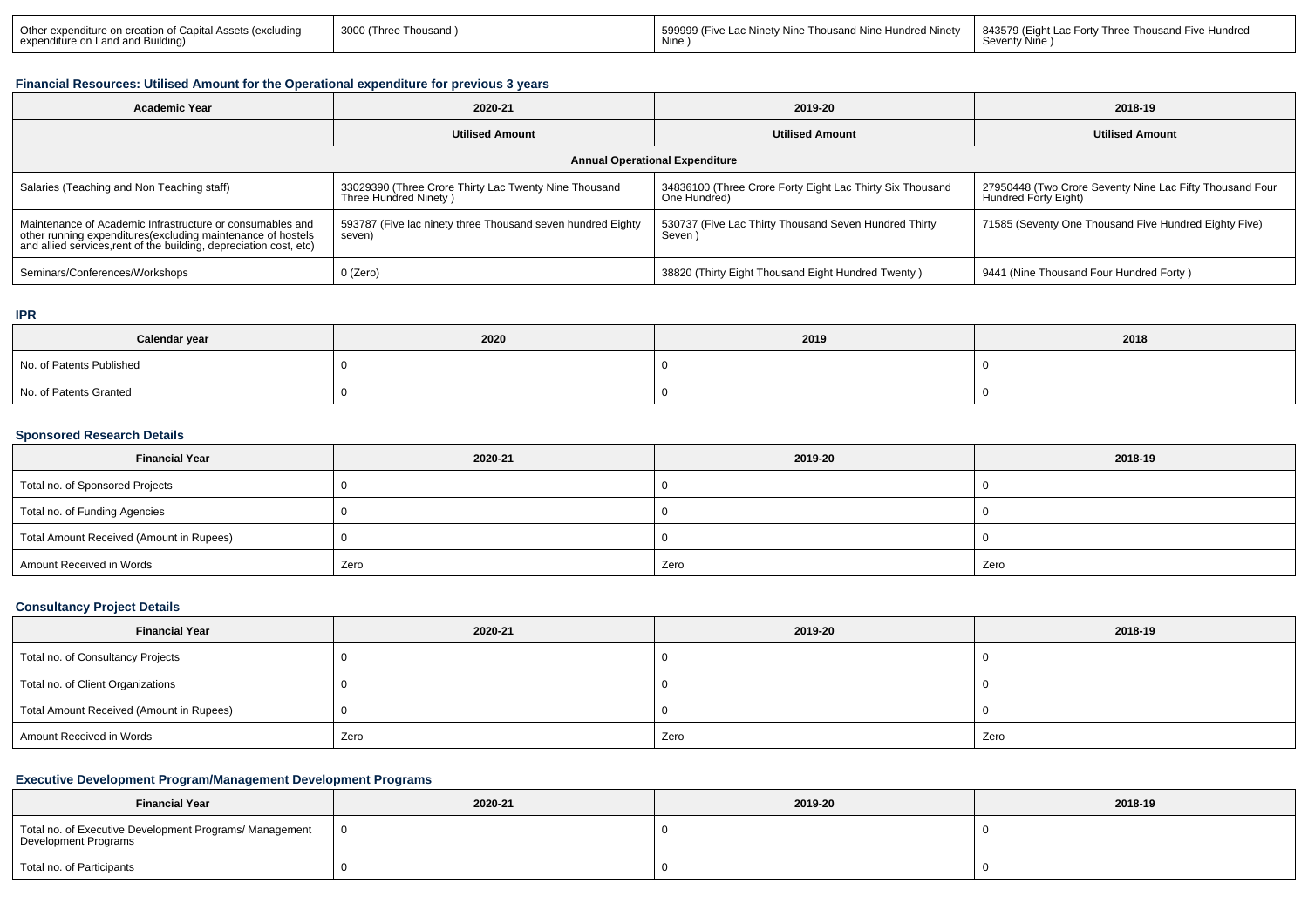| Total Annual Earnings (Amount in Rupees)(Excluding Lodging<br>& Boarding Charges) |      |      |      |  |
|-----------------------------------------------------------------------------------|------|------|------|--|
| Total Annual Earnings in Words                                                    | Zero | Zero | Zero |  |

## **PCS Facilities: Facilities of physically challenged students**

| 1. Do your institution buildings have Lifts/Ramps?                                                                                                         | Yes, more than 80% of the buildings |
|------------------------------------------------------------------------------------------------------------------------------------------------------------|-------------------------------------|
| 2. Do your institution have provision for walking aids, including wheelchairs and transportation from one building to another for<br>handicapped students? | Yes                                 |
| 3. Do your institution buildings have specially designed toilets for handicapped students?                                                                 | Yes, more than 80% of the buildings |

## **Accreditation**

## **NBA Accreditation**

| institute have a valid NBA Accreditation?<br><b>NO</b><br>1. Does your in. |
|----------------------------------------------------------------------------|
|----------------------------------------------------------------------------|

## **NAAC Accreditation**

| <sup>1</sup> 1. Does your institute have a valid NAAC Accreditation? |            | <b>YES</b>  |               |  |  |
|----------------------------------------------------------------------|------------|-------------|---------------|--|--|
| Valid from                                                           | Valid upto | <b>CGPA</b> |               |  |  |
| 08-11-2022                                                           | 14-11-2022 |             | $2.5^{\circ}$ |  |  |

## **Faculty Details**

| Srno            | <b>Name</b>                       | Age | Designation                                         | Gender | Qualification | <b>Experience (In</b><br>Months) | <b>Currently working</b><br>with institution? | <b>Joining Date</b> | <b>Leaving Date</b>      | <b>Association type</b> |
|-----------------|-----------------------------------|-----|-----------------------------------------------------|--------|---------------|----------------------------------|-----------------------------------------------|---------------------|--------------------------|-------------------------|
| $\overline{1}$  | Dr Abhay Arvind<br>Gadre          | 57  | Associate Professor                                 | Male   | Ph.D          | 324                              | Yes                                           | 22-09-1994          | $\overline{\phantom{a}}$ | Regular                 |
| 2               | Dr Mrs Medha Vinay<br>Deshpande   | 56  | Associate Professor                                 | Female | Ph.D          | 372                              | Yes                                           | 17-08-1990          | $\overline{\phantom{a}}$ | Regular                 |
| 3               | Dr Mrs Sadhana<br>Vijay Satao     | 56  | Other                                               | Female | Ph.D          | 336                              | Yes                                           | 01-10-1993          | $\sim$                   | Regular                 |
| $\overline{4}$  | Dr Mrs Seema<br>Vinodrao Deshmukh | 54  | Professor                                           | Female | Ph.D          | 336                              | Yes                                           | 01-10-1993          | $\sim$                   | Regular                 |
| $5\phantom{.0}$ | Dr Pravin<br>Radhakrushna Alshi   | 48  | <b>Assistant Professor</b>                          | Male   | Ph.D          | 144                              | Yes                                           | 10-07-2009          | $\overline{\phantom{a}}$ | Regular                 |
| 6               | Dr Priti Mangesh<br>Kulkarni      | 45  | <b>Assistant Professor</b>                          | Female | Ph.D          | 120                              | Yes                                           | 01-12-2011          | $\overline{\phantom{a}}$ | Regular                 |
| $\overline{7}$  | Dr Rajendra Vithal<br>Waghmare    | 39  | <b>Assistant Professor</b>                          | Male   | Ph.D          | 120                              | Yes                                           | 23-12-2011          | $\overline{\phantom{a}}$ | Regular                 |
| 8               | Dr Swati Abhay<br>Chande          | 58  | Dean / Principal /<br>Director / Vice<br>Chancellor | Female | Ph.D          | 300                              | Yes                                           | 08-08-1996          | $\overline{\phantom{a}}$ | Regular                 |
| 9               | Dr Vasant Raghuji<br>Dongare      | 55  | Associate Professor                                 | Male   | Ph.D          | 336                              | Yes                                           | 04-10-1993          | $\overline{\phantom{a}}$ | Regular                 |
| 10              | Dr Vishnu Eknath<br>Gumatkar      | 44  | <b>Assistant Professor</b>                          | Male   | Ph.D          | 144                              | Yes                                           | 09-07-2009          | $\overline{\phantom{a}}$ | Regular                 |